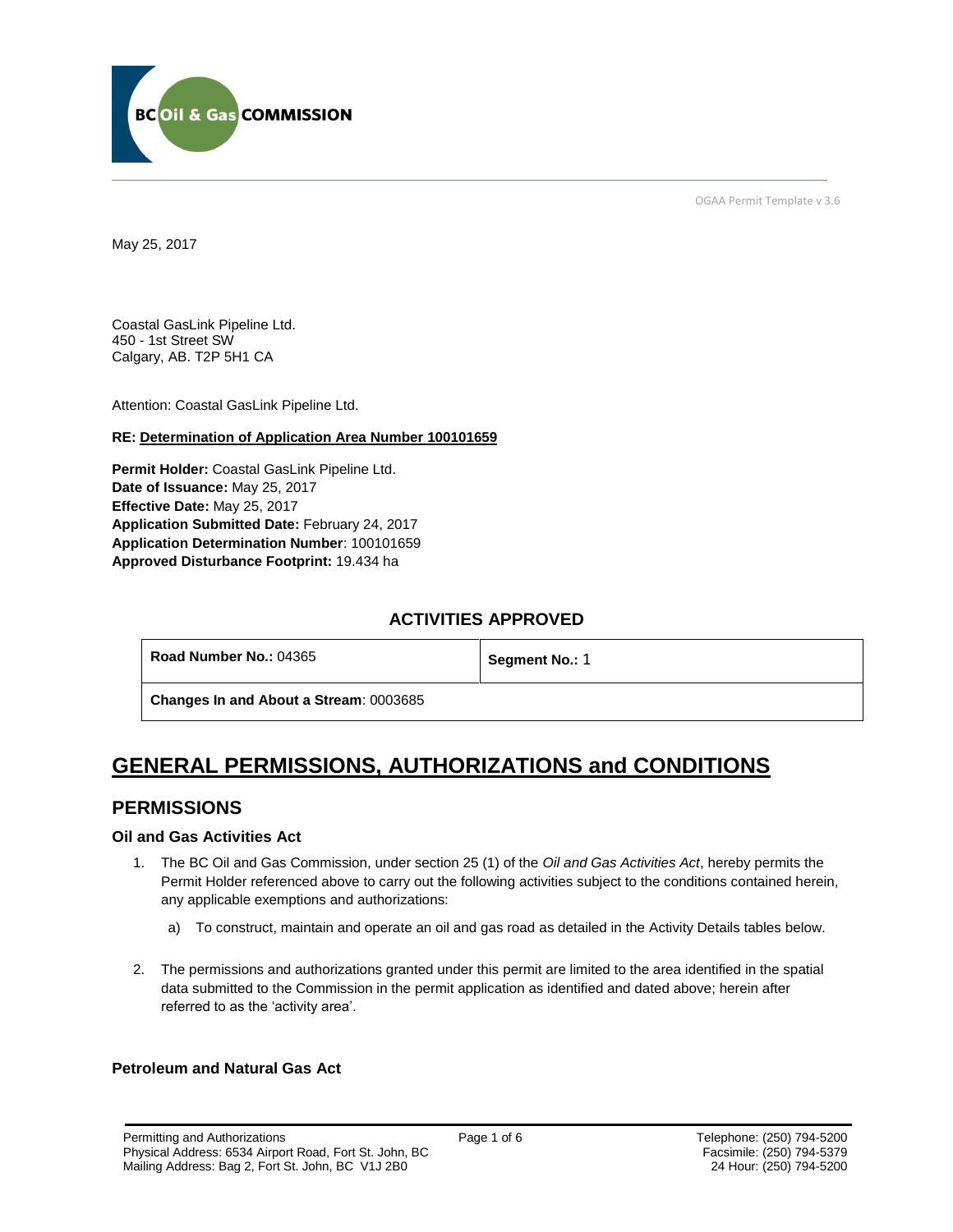- - 3. Pursuant to section 138(1) of the *Petroleum and Natural Gas Act,* the Permit Holder is permitted to enter, occupy and use any unoccupied Crown land located within the activity area to carry out the oil and gas activities and related activities permitted, or authorized herein.
		- a) The permission to occupy and use Crown land does not entitle the Permit Holder to exclusive possession of the area.
		- b) The total disturbance within the activity area must not exceed the total approved disturbance footprint as referenced above.

# **AUTHORIZATIONS**

## **Forest Act**

4. The Commission, pursuant to section 47.4 of the *Forest Act*, hereby authorizes the removal of Crown timber from the activity area under the cutting permits associated with the Master Licence(s) as follows:

> **[Master Licence to Cut No.:](#page-0-0)** M02340 **[Cutting Permit No.:](#page-0-0)** 37 **[Timber Mark No.:](#page-0-0)** MTC095 **[Total New Cut:](#page-0-0)** 9.370ha **[Forest District](https://ams-crd.bcogc.ca/crd/)**: (DPC) Peace Natural Resource District **[Region:](#page-0-1)** Interior

5. The cutting permits are deemed spent upon the submission of the post-construction plan or upon either the cancellation or expiry of the activities authorized under the permit.

# **CONDITIONS**

### **Notification**

- 6. A notice of construction start must be submitted prior to the commencement of activities under this permit 48 hours before or as per the relevant legislation if longer than 48 hours. Notification must submitted via Kermit for pipelines and facilities. For all other activity types notification must be submitted through [OGC.ExternalNotifications@bcogc.ca.](mailto:OGC.ExternalNotifications@bcogc.ca)
- 7. Within 60 days of the completion of construction activities under this permit, the Permit Holder must submit to the Commission a post-construction plan as a shapefile and PDF plan accurately identifying the location of the total area actually disturbed under this permit. The shapefile and plan must be submitted via eSubmission.
- 8. The permit holder must notify the Saulteau First Nations Lands Department office two (2) working days prior to commencement. Notification will be sent to Fernie Garbitt at fgarbitt@saulteau.com.

### **General**

- 9. The rights granted by this permit in relation to unoccupied Crown land are subject to all subsisting grants to or rights of any person made or acquired under the *Coal Act, Forest Act, Land Act, Mineral Tenure Act, Petroleum and Natural Gas Act, Range Act, Water Sustainability Act* or *Wildlife Act*, or any extension or renewal of the same.
- 10. The Permit Holder must not assign, sublicense or permit any person to use or occupy any Crown land within the activity area, other than its employees, contractors or representatives, without the Commission's written consent.
- 11. The Permit Holder must ensure that any Crown land within the activity area is maintained in a condition so as to minimize hazards, including but not limited to hazards associated with storage of materials and equipment.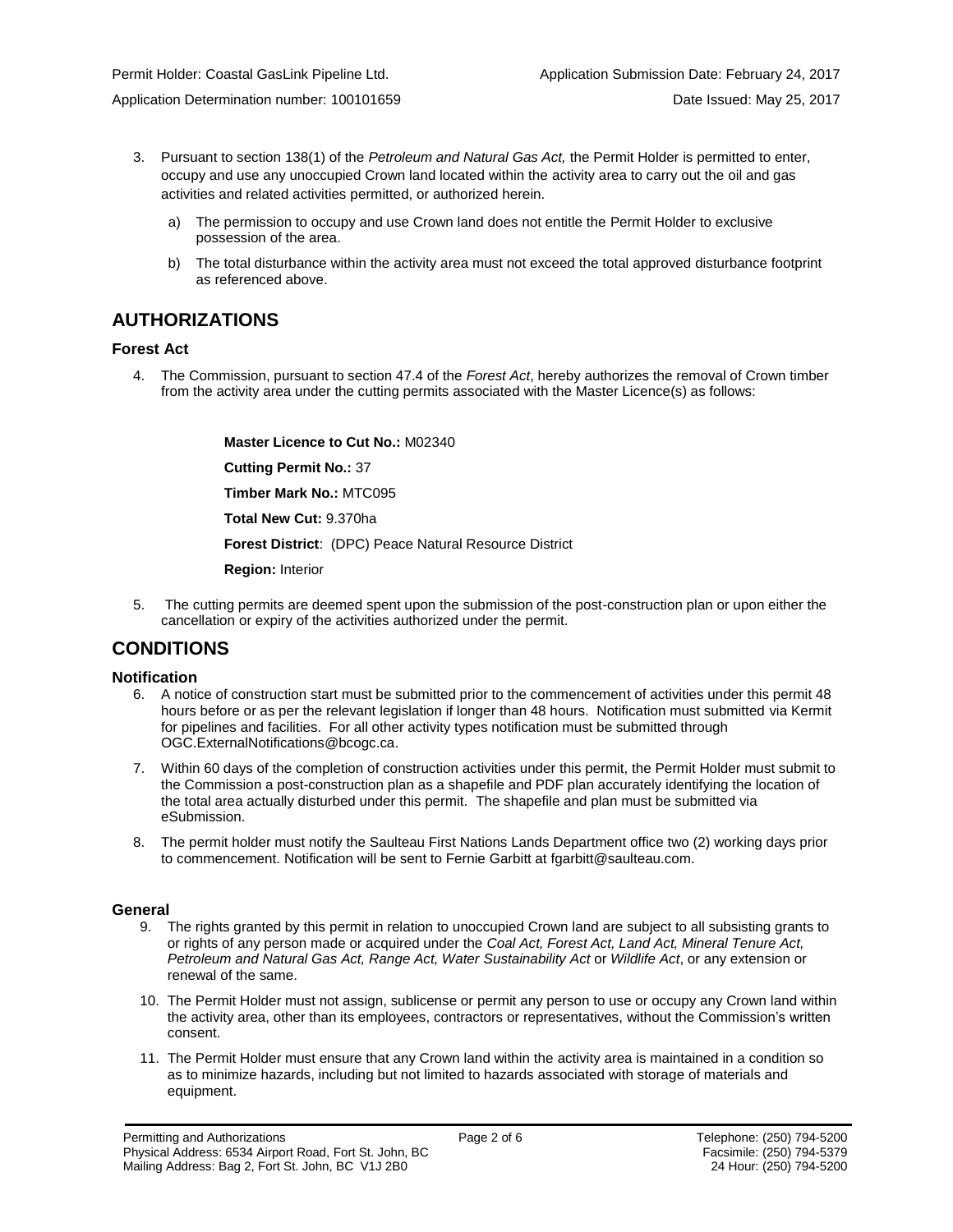12. The Permit Holder must ensure that any Crown land within the activity area is maintained free of garbage, debris and unused equipment.

#### **Environmental**

- 13. Construction activities must not result in rutting, compaction or erosion of soils that cannot be reasonably rehabilitated to similar levels of soil productivity that existed on the operating area prior to the construction activities taking place.
- 14. Any temporary access must be constructed and maintained in a manner that provides for proper surface drainage, prevents pooling on the surface, and maintains slope integrity.

#### **Clearing**

- 15. The Permit Holder is permitted to fell any trees located on Crown land within 1.5 tree lengths of the activity area that are considered to be a safety hazard according to *Workers Compensation Act* regulations and must be felled in order to eliminate the hazard. Trees or portions of these trees that can be accessed from the activity area without causing damage to standing timber may be harvested.
- 16. The holder of the cutting permit must pay to the government, stumpage and any waste billing determined in accordance with the terms of this authorization.
- 17. The authorized cutting permit does not grant the Permit Holder the exclusive right to harvest Crown timber from the activity area. Authority to harvest some or all of the timber may be granted to other persons. The Permit Holder's right to harvest timber applies to any timber found on the site at the time they undertake harvesting activities.
- 18. All harvested Crown Timber must be marked with the cutting permit's associated Timber Mark.
- 19. Stumpage for Cutting Permit No. 37 will be calculated in accordance with the Interior Appraisal Manual as amended from time to time. In the current version of the Manual, stumpage will be determined in accordance with Table 6-7.
- 20. Any waste assessments applied under the Master Licence to Cut are subject to the merchantability specifications and monetary waste billing requirements in the Provincial Logging Residue and Waste Manual specific to the region associated with the Cutting Permit authorization.

#### **Water Course Crossings and Works**

- 21. Stream, lake and wetland crossings must be constructed in accordance with the methods and any mitigations, as specified in the application.
- 22. In-stream activities within a fish bearing stream, lake or wetland must occur
	- a) [during the applicable reduced risk work windows as specified in the](#page-0-0) Peace Region Selected Terrestrial and Aquatic Wildlife Least-Risk Windows; or
	- b) in accordance with alternative timing and associated mitigation recommended by a Qualified Professional and accepted by the Commission; or
	- c) in accordance with an authorization or letter of advice from Fisheries and Oceans Canada that is provided to the Commission.
- 23. At any time, the Commission may suspend instream works authorized under this permit. Suspensions on instream works will remain in place until such time as the Commission notifies permit holders that works may resume. Reasons for suspension of works may include, but are not limited to, drought conditions and increased environmental or public safety risks
- 24. Following initial construction, stream crossings are authorized for necessary road modification or maintenance activities on the activity area except for:
	- a) construction or replacement of a bridge or major culvert on a S1, S2, S3 or S5 stream;
	- b) installation of a closed bottom structure in a fish bearing stream;
	- c) excavation or grading of a stream bank or stream bed;
	- d) works within a Temperature Sensitive Stream established by order under s. 27 of the Environmental Protection and Management Regulation; or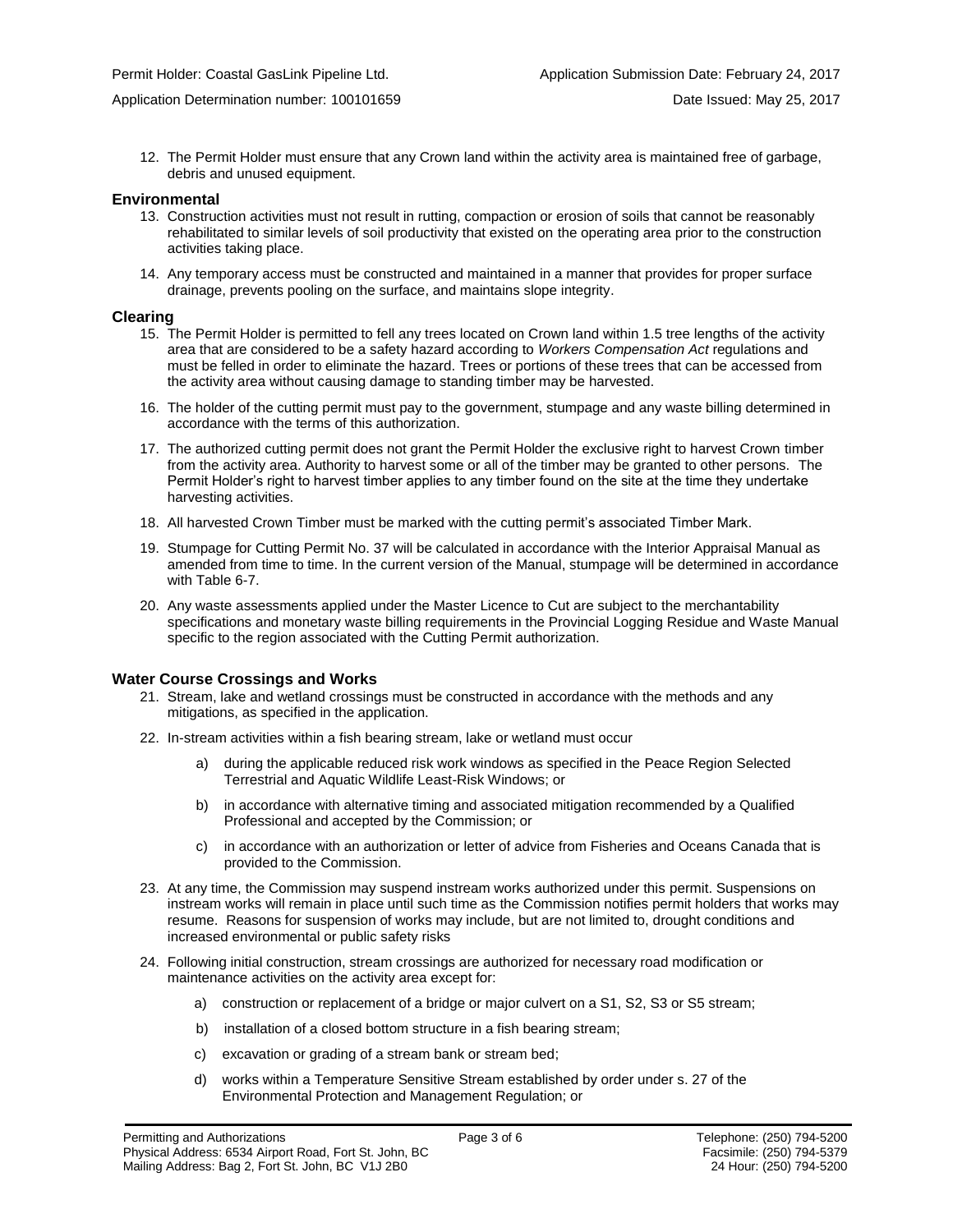Application Determination number: 100101659 Date Issued: May 25, 2017

- e) Works within a Fisheries Sensitive Watershed established by order under section 28 of the Environmental Protection and Management Regulation.
- 25. Stream crossings for roads must be constructed, maintained and deactivated according to the following requirements, as applicable:
	- a) Only bridges, culverts, ice bridges or snow fills may be constructed at stream crossings.
	- b) Snow fills must consist of clean snow and may only be located on streams that are dry or frozen to the bottom during the period of construction, maintenance and use. Where periodic thaws are anticipated, culverts must be installed to allow meltwater to pass through. Snow fill and any installed culverts must be removed prior to spring snow melt.
	- c) Ice bridges on fish bearing streams may only be constructed where sufficient water depth and stream flows prevent the bridge structure from coming in contact with the stream bottom.
	- d) Water applied to construct an ice bridge on a water body must be sourced in accordance with the *Water Sustainability Act* unless
		- (i) the water body is a stream with a stream channel width of at least 5 metres and is not designated as a sensitive stream under the Fish Protection Act, or has a riparian class of W1, W3, or L1,
		- (ii) the water is sourced from the same water body proximal to the location on which the ice bridge is constructed,
		- (iii) the water body is not within the boundaries of a public park,
		- (iv) pump intakes do not disturb beds of streams or wetlands except as necessary for the safe installation and operation of equipment, and are screened with a maximum mesh size and approach velocity in accordance with the Fisheries and Oceans Canada Freshwater Intake End-of-Pipe Fish Screen Guideline, and
			- (a) where the water body is a stream, the flow of water in the stream at the time and location of pumping exceeds 60 litres per second and the instantaneous pumping rate does not exceed 1% of the water flowing in the water body at the time and location the pumping occurs, or
			- (b) where the water body is a lake or pond, the cumulative volume of water withdrawn does not exceed 10 cm of lake or pond depth, calculated as the product of lake or pond surface area x 10 cm;
	- e) Bridge or culvert abutments, footings and scour protection must be located outside the natural stream channel and must not constrict the channel width.
	- f) Equipment used for activities under this Permit must not be situated in a stream channel unless it is dry or frozen to the bottom at the time of the activity.
- 26. Wetland crossings must be constructed, maintained and removed in accordance with the following:
	- a) Organic cover within and adjacent to the wetland must be retained;
	- b) Minimize erosion or release of sediment within the wetland;
	- c) Any padding materials must be placed on the wetland surface only and must not be used for infilling;
	- d) Any padding materials must be removed as soon as practicable following construction, considering weather and ground conditions; and
	- e) The wetland, including banks and bed, must be restored, to the extent practicable, to the condition that existed before the crossing was initiated.

#### **Archaeology**

27. An AIA report must be submitted to the Commission as soon as practicable.